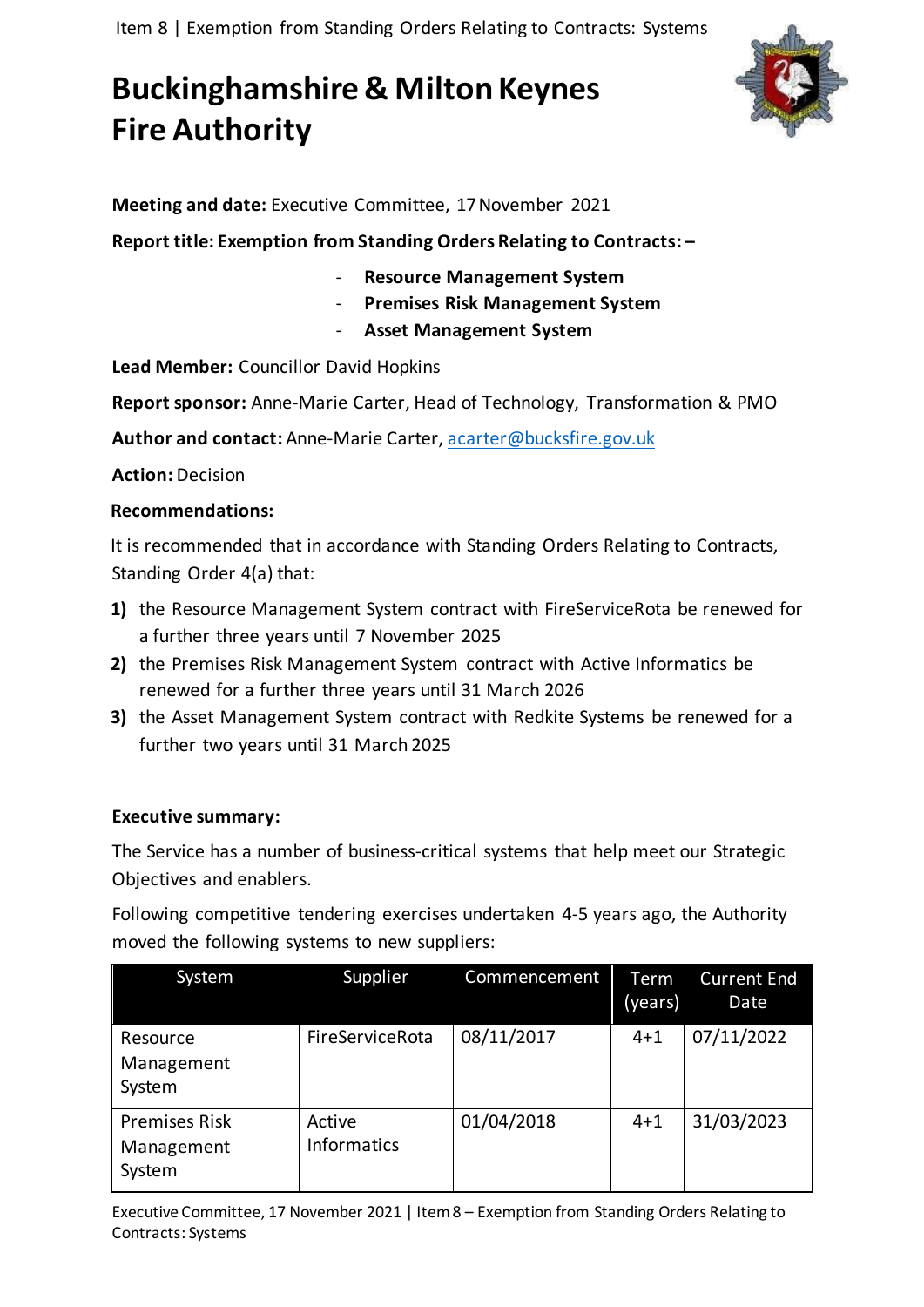| <b>Asset Management</b> | Redkite | 01/04/2019 | $3 + 1$ | 31/03/2023 |
|-------------------------|---------|------------|---------|------------|
| system                  |         |            |         |            |

The challenge faced is that all these systems are due to come to the end of their contract over a period of six months; and the respective contracts did not provide for modifications, which would allow for their duration to be extended, any further, as part of the initial procurement exercise. These systems are business critical to the operation of the Service

Replacing systems is a costly and time-consuming process, that has a large impact on teams as they deliver and learn a new system alongside their day job.

Officers have assessed two options:

- a) To retender for each system over the next 24 months at significant expense (approx. £350k upfront) and Service wide impact or
- b) Complete a contract modification to extend the current contract agreement in accordance with the Public Contracts Regulation 72(1)(b) PCR 2015, which allows the Authority to extend a contract provided certain criteria are met and the increase in price does not exceed 50% of the value of the original contract.

| System                                           | Supplier                     | Extension<br>Term<br>(Years) | New End Date |
|--------------------------------------------------|------------------------------|------------------------------|--------------|
| <b>Resource Management</b><br>System             | FireServiceRota              | 3                            | 07/11/2025   |
| <b>Premises Risk</b><br><b>Management System</b> | Active<br><b>Informatics</b> | 3                            | 31/03/2026   |
| <b>Asset Management</b><br>system                | Redkite                      | $\mathcal{P}$                | 31/03/2025   |

It is recommended that the Authority extends the contracts with the three existing contract providers for the following terms:

All three systems are used by other fire and rescue services and other public sector organisations, and this extension would allow us to continue to collaborate with the other Services to develop these systems. There is a separate budget challenge submission to support ongoing development.

As the total value of the contract extension is over £50,000 the Authority's Standing Orders Relating to Contracts require the Authority to follow a publicly advertised competitive tender process under Standing Order 8 unless an exemption is approved by a Committee of the Authority.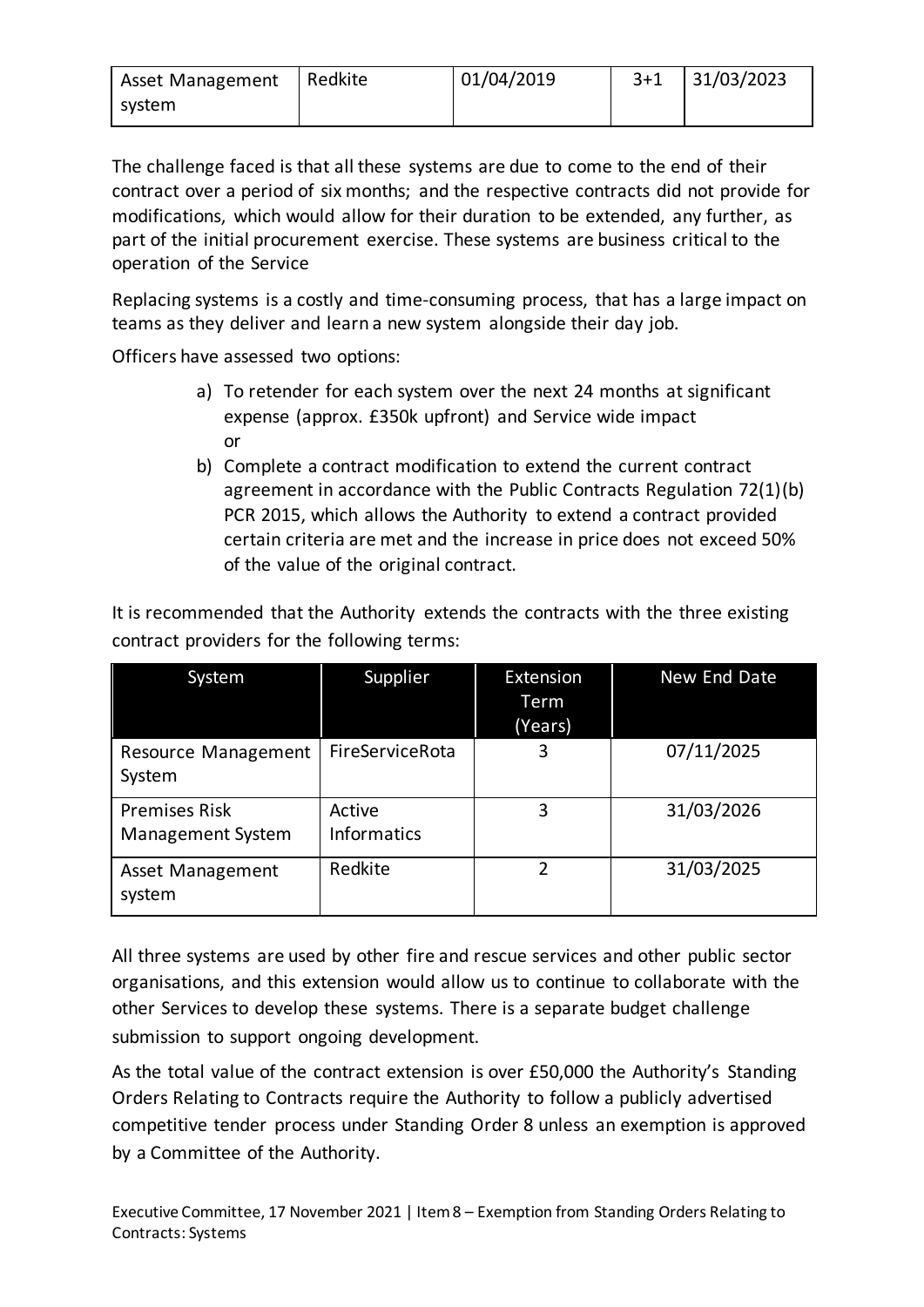## **Financial implications:**

The current contracts relating to the three systems equates to an aggregated annual cost of £57,000 per year. It is anticipated that the contracts could be extended at a similar rate, and therefore the whole-life cost of the new contracts will be circa £200,000.

Based on the competitive tenders previously undertaken for this service, it is unlikely that alternative providers would provide the service for less than the amount we are currently paying.

A move to new supplier(s) for any of these three systems would incur set up costs of circa £350,000 plus additional internal resource costs and there is no guarantee that the ongoing costs would remain as-is.

## **Risk management:**

Extending the existing contracts would avoid the risks associated with changing system providers.

Not undertaking a competitive tender increases the risk of not achieving value for money, although based on the previous competitive tendering exercise, it is unlikely another provider would provide the same level of service at a lower cost.

The Authority will publish contract modification notices for each contract, in accordance with the Public Contracts Regulations 2015, which does carry the risk of a supplier challenging the justification for the contract modification. Officers believe this to be low risk and in the event a challenge were made, the early publication of the intention to modify the contracts does allow the Authority adequate time to reconsider a competitive process.

# **Legal implications:**

The contract extensions are permissible under the Public Contracts Regulations 2015 Regulation 72(1)(b) (as amended by the Public Procurement (Amendments, Repeals and Revocations) Regulations 2016):

*72.—(1) Contracts and framework agreements may be modified without a new procurement procedure in accordance with this Part in any of the following cases:—*

*[…]*

*(b)for additional works, services or supplies by the original contractor that have become necessary and were not included in the initial procurement, where a change of contractor—*

*(i)cannot be made for economic or technical reasons such as requirements of interchangeability or interoperability with existing*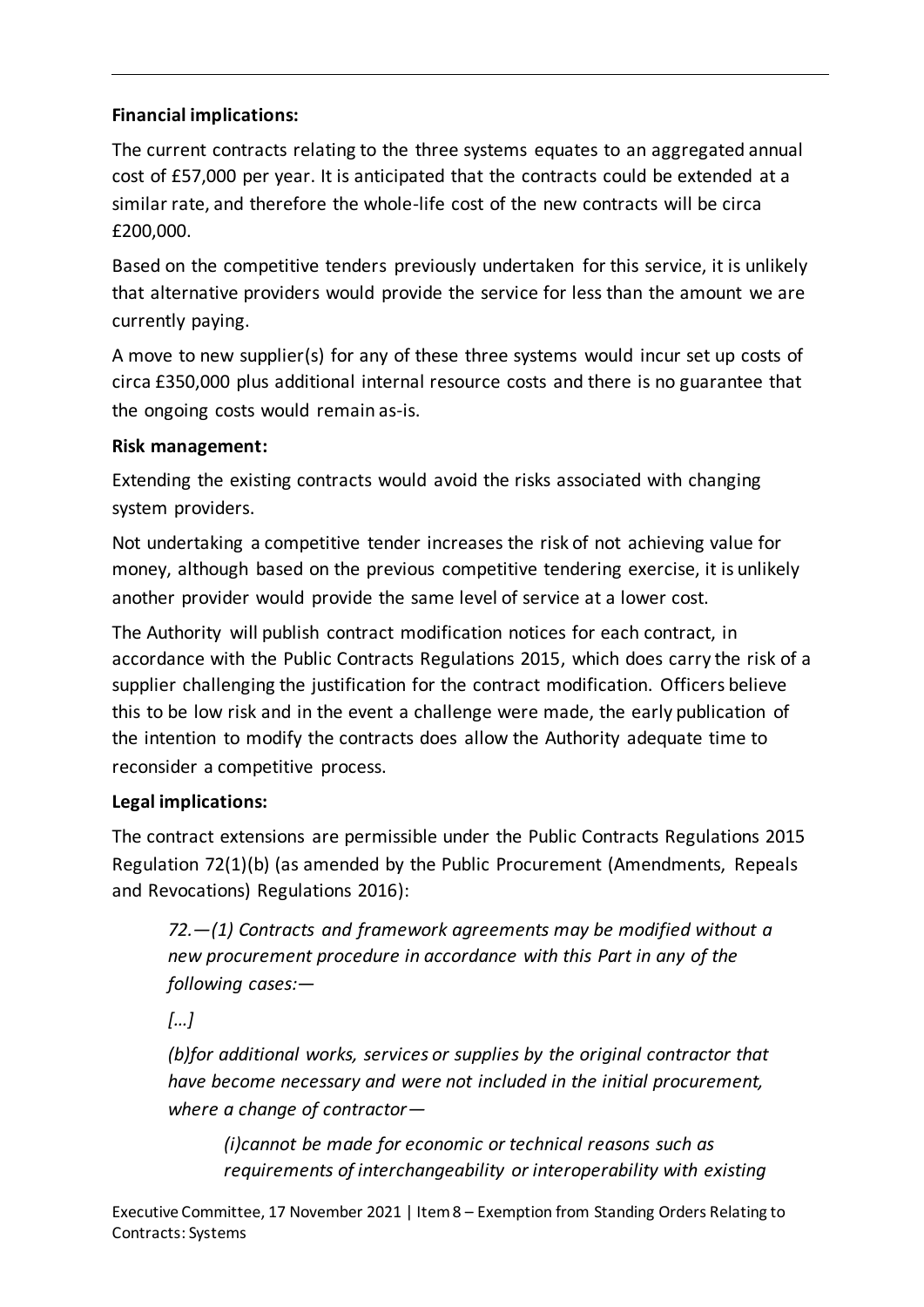*equipment, services or installations procured under the initial procurement, and*

*(ii)would cause significant inconvenience or substantial duplication of costs for the contracting authority,*

*provided that any increase in price does not exceed 50% of the value of the original contract;*

Standing Order 4 allows for exemptions for contracts to be placed by direct negotiation with one or more suppliers rather than in accordance with Standing Order 8 (cited above).

Prior approval of a Committee of the Authority is required if the value of the proposed contract is over £50,000 if one of the following criteria is met:

a) special expertise […] is required for which only one source has been identified. In this case a written quotation shall be obtained from that source; or

b) special expertise […] is required which is only available from such a limited number of sources that competitive tendering is not practicable. In this case all sources shall be invited to provide quotations.

## **Privacy and security implications:**

All System have a Data Protection Impact Assessment in place. These will be reviewed and updated regularly and if any changes are made to the system.

## **Duty to collaborate:**

Approval of the exemption would allow the Authority to continue to work with other Fire and Rescue services and organisations that also use the systems.

# **Health and safety implications:**

There have been no health and safety implications identified.

## **Environmental implications:**

There have been no environmental implications identified.

## **Equality, diversity, and inclusion implications:**

There have been no equality, diversity and inclusion implications identified.

# **Consultation and communication:**

Stakeholders of the systems have been part of the review and decision-making process and champion the extension of the three contracts.

End users of the system should not be impacted by the contract extensions.

The paper has followed the agreed governance process and has been presented to: